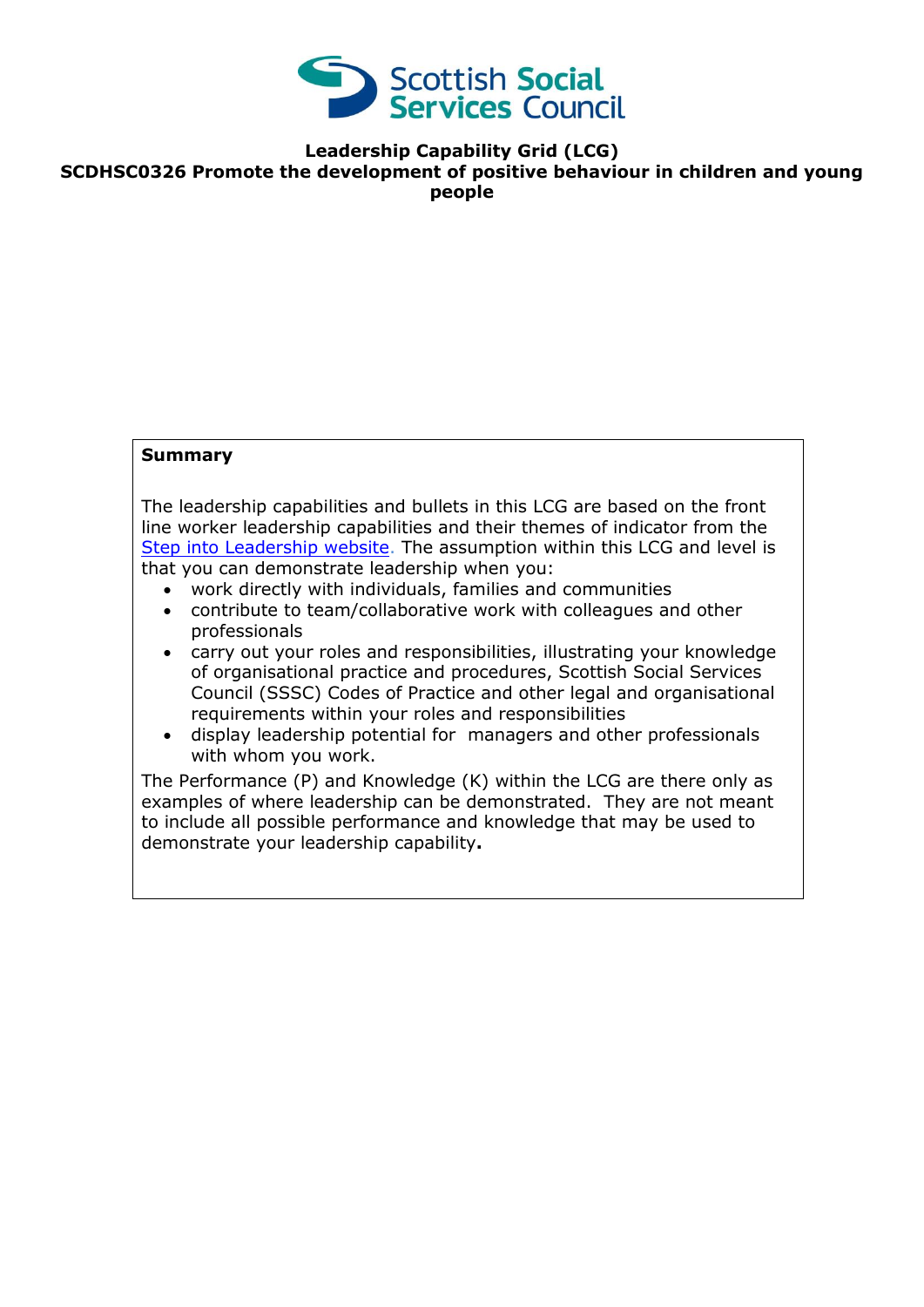

### **Leadership Capability Grid (LCG)**

# **SCDHSC0326 Promote the development of positive behaviour in children and young people**

| Leadership<br>capabilities         | When promoting the development of positive behaviour in children<br>and young people you can demonstrate leadership capabilities by:                                                                                                                                                                                                                                                                                                                                                                                                                                                                                                                                                                                                                                                                                                                                                                                                                                                                                                                                                                                                                                                                                                                |
|------------------------------------|-----------------------------------------------------------------------------------------------------------------------------------------------------------------------------------------------------------------------------------------------------------------------------------------------------------------------------------------------------------------------------------------------------------------------------------------------------------------------------------------------------------------------------------------------------------------------------------------------------------------------------------------------------------------------------------------------------------------------------------------------------------------------------------------------------------------------------------------------------------------------------------------------------------------------------------------------------------------------------------------------------------------------------------------------------------------------------------------------------------------------------------------------------------------------------------------------------------------------------------------------------|
| <b>Vision</b>                      | Providing a vision for those with whom you work and your organisation when<br>you:<br>• See how best to make a difference when promoting the development of<br>positive behaviour in children and young people (P1-9, 11, 14-20, 23-26;<br>K1-5, 11, 16, 24-26, 37-38, 43-48, 51-53, 55-60)<br>• Communicate and promote ownership of the vision when working with<br>children and young people (P1-9, 11, 14-20, 23-26; K1-5, 11, 16, 24-26,<br>37-38, 51-53, 55-60), implementing with frameworks, plans, goals and<br>boundaries (P 4-5, 7, 11-12, 18, 24, K58, 61), seeking extra support and<br>supervision (K20, 37-38), working with others (P4-5, 8, 10, 11, 21, 28)<br>and recording and reporting (P13, 27, 29, K34-37, 39, 54)<br>• Promote social service values through active participation and<br>personalisation (P1-9, 11, 14-20, 23-26; K 1-5, 11, 13-19; 27, 30, 51-<br>53, 55-60), when working others (P4-5, 8, 10, 11, 21, 28; K20, 61) and<br>recording and reporting (P13, 27, 29; K34-37, 39, 54)<br>• See the bigger picture when demonstrating knowledge and practice of<br>organisational, local and national policies and procedures (P1-9, 8, 10-11,<br>14-21, 23-26, 28; K6, 8-9, 28-29, 34-37, 43-48, 51-53, 55-61) |
| Self-<br>leadership                | Displaying self leadership when you:<br>• Demonstrate and adapt leadership when promoting the development of<br>positive behaviour in children and young people (All P; K27, 37-38, 43-<br>48, 51-53, 55-60)<br>Improve own leadership by seeking advice (K20) and supervision and self<br>$\bullet$<br>reflection (K27, 37-38)<br>• Take intelligent risks when promoting the development of positive<br>behaviour in children and young people $(P1-9, 8, 10-11, 14-21, 23-26,$<br>28; K43-48, 51-53, 55-60)<br>• Demonstrate and promote resilience (All $P$ ; K3, 4, 19, 33, 37, 43-48, 51-<br>53, 55-60)<br>• Challenge discrimination and oppression (All $P$ ; K 1, 4, 31 40, 46, 48, 55,<br>$59-61)$                                                                                                                                                                                                                                                                                                                                                                                                                                                                                                                                        |
| <b>Motivating</b><br>and inspiring | Motivating and inspiring others when you:<br>• Inspire people by personal example (P1-9, 8, 10-11, 14-21, 23-26, 28;<br>K14-20, 37-38, 43-48, 51-53, 55-61) including role modelling (P6-7)<br>• Recognise and value the contribution of others ( $P1-9$ , 8, 10-11, 14-21,<br>23-26, 28; K9-10, 20, 37-38, 43-48, 51-53, 55-61)<br>• Support the creation of a learning and performance culture ( $P1-9$ , 8, 10-<br>11, 14-21, 23-26, 28; K16-20, 27, 37-38, 43-48, 51-53, 55-61)                                                                                                                                                                                                                                                                                                                                                                                                                                                                                                                                                                                                                                                                                                                                                                 |
| <b>Empowering</b>                  | Empowering people when you:<br>• Enable leadership at all levels (P1-9, 8, 10-11, 14-21, 23-26, 28; K16-20,<br>37-38, 43-48, 51-53, 55-61)<br>• Support the creation of a knowledge and management culture ( $P1-9$ , 8,<br>10-11, 14-21, 23-26, 28; K16-20, 27, 37-38, 43-48, 51-53, 55-61)<br>• Promote professional autonomy (P1-9, 8, 10-11, 14-21, 23-26, 28; K16-                                                                                                                                                                                                                                                                                                                                                                                                                                                                                                                                                                                                                                                                                                                                                                                                                                                                             |